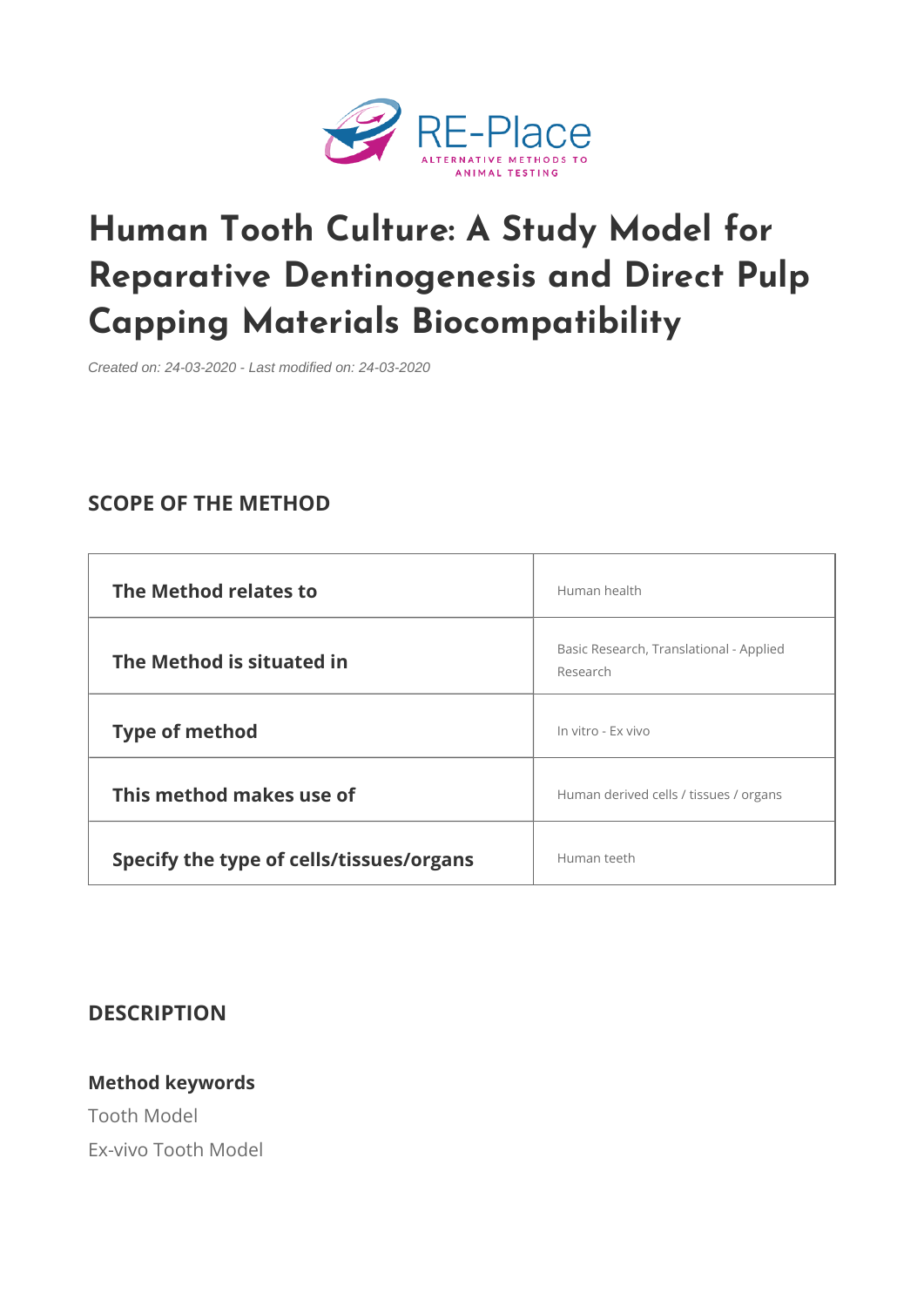Human ex-vivo Tooth Model Tooth Culture Model

#### **Scientific area keywords**

Pulp Biology Tooth regeneration Dental Mineralization Dental Repair Tooth Repair Reparative Dentinogenesis

#### **Method description**

The objective of this ex-vivo model is to study the initial pulp-tissue reaction of the human pulp tissue to different pulp-capping materials.

Methodology: Freshly-extracted (mainly due to orthodontic reasons) healthy human teeth (impacted third molars) from young individuals (15-20 years old) are immediately collected, placed in 15-ml falcon tubes containing 5 ml of DMEM supplemented with 10% FBS, 1% penicilin/streptomycin and 1% fungizone and brought to the cell-culture laminar flow cabinet (within 4 hours). The teeth are cleaned with sterile tweezers and sterile blades and disinfected with 70% ethanol and sterile PBS. A class-I cavity (approx. 4x4x4 mm) is cut using a sterile bur at high speed under copious irrigation with sterile saline. The pulp tissue is exposed with a round carbide bur at low speed with abundant irrigation. Afterwards, the cavity is cleaned with sterile saline, gently dried with sterile cotton pellets and the selected materials are applied into the cavity. The cavity is further restored with glass-ionomer cement and a flowable composite is applied on the occlusal surface, in which a sterilized stainless steel orthodontic wire is seated, followed by 40-sec light-curing of the flowable composite using a light-curing unit with a light output of 1200 mW/cm $^{\mathsf{2}}$ . The teeth is immediately hanged using the wire in separate wells of 24-well culture plates, each containing 1.5 ml of tooth-culture medium to ensure generous exposure of the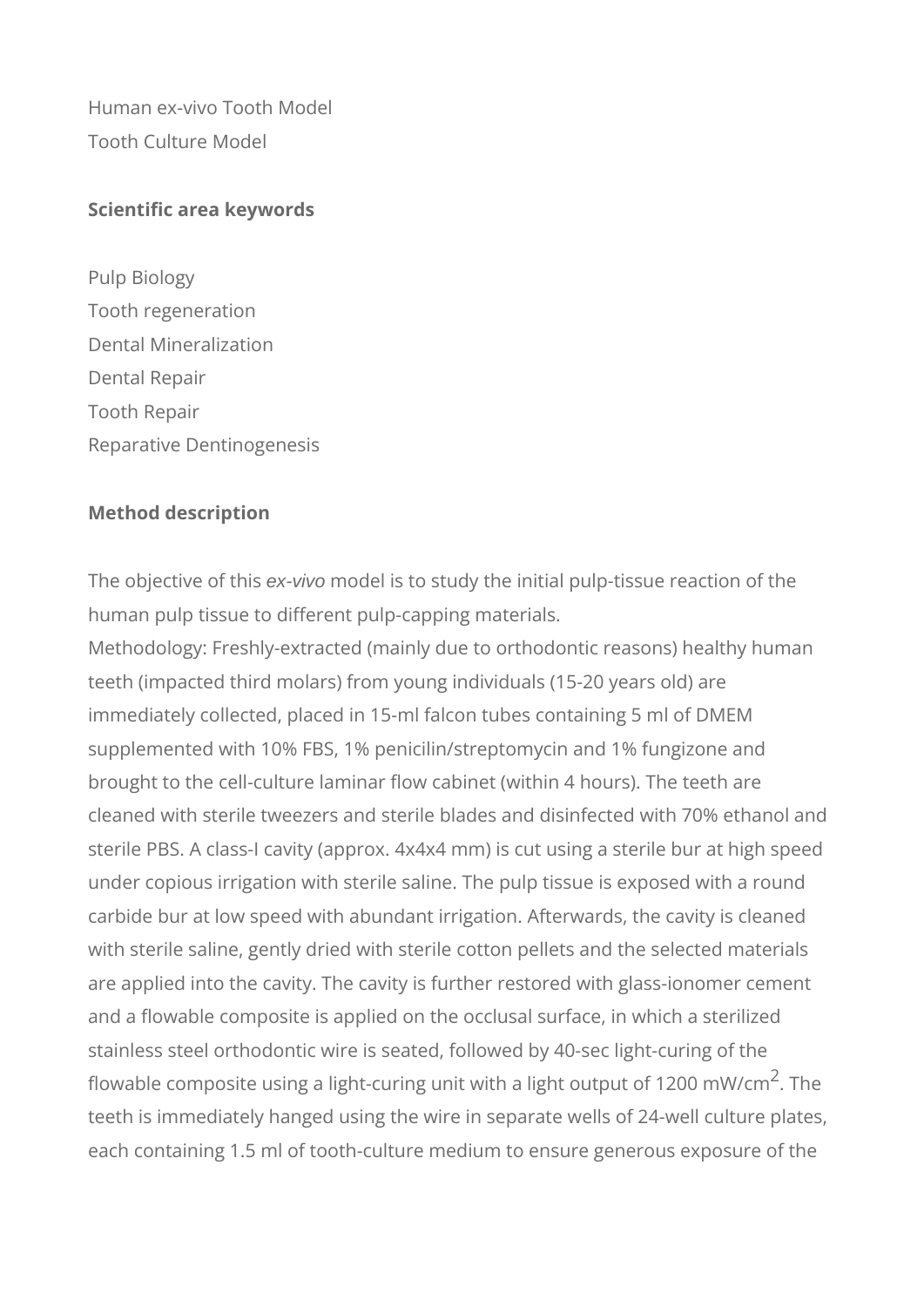pulp tissue to the medium. The medium is refreshed every day and the teeth are kept inside an incubator at 37°C / 5% CO2 / 95% humidity for 4 weeks. Afterwards, the wire is removed and the teeth are immediately placed in 4% paraformaldehyde for two weeks to properly fix the tissue.

# **Lab equipment**

Biosafety cabinet flow hood ; Incubator with 5% CO2 and 95% humidity ; Dental equipment: portable motor unit with high-speed and low-speed hand pieces and dental burs and sterile irrigation ; Equipment for histology: Microtome, blades, glass slides, staining equipment and light microscope.

#### **Method status**

History of use Internally validated Published in peer reviewed journal

# **PROS, CONS & FUTURE POTENTIAL**

#### **Advantages**

Little ethical concerns (the teeth are extracted for other reasons) ; If done in a dental hospital, relatively high availability of human teeth ; Relatively cheap and easy to do (except for the histological procedure) ; It serves as a 3D in-vitro cell-culture model.

#### **Challenges**

If there is no dental clinic or hospital nearby the lab, it is challenging to find enough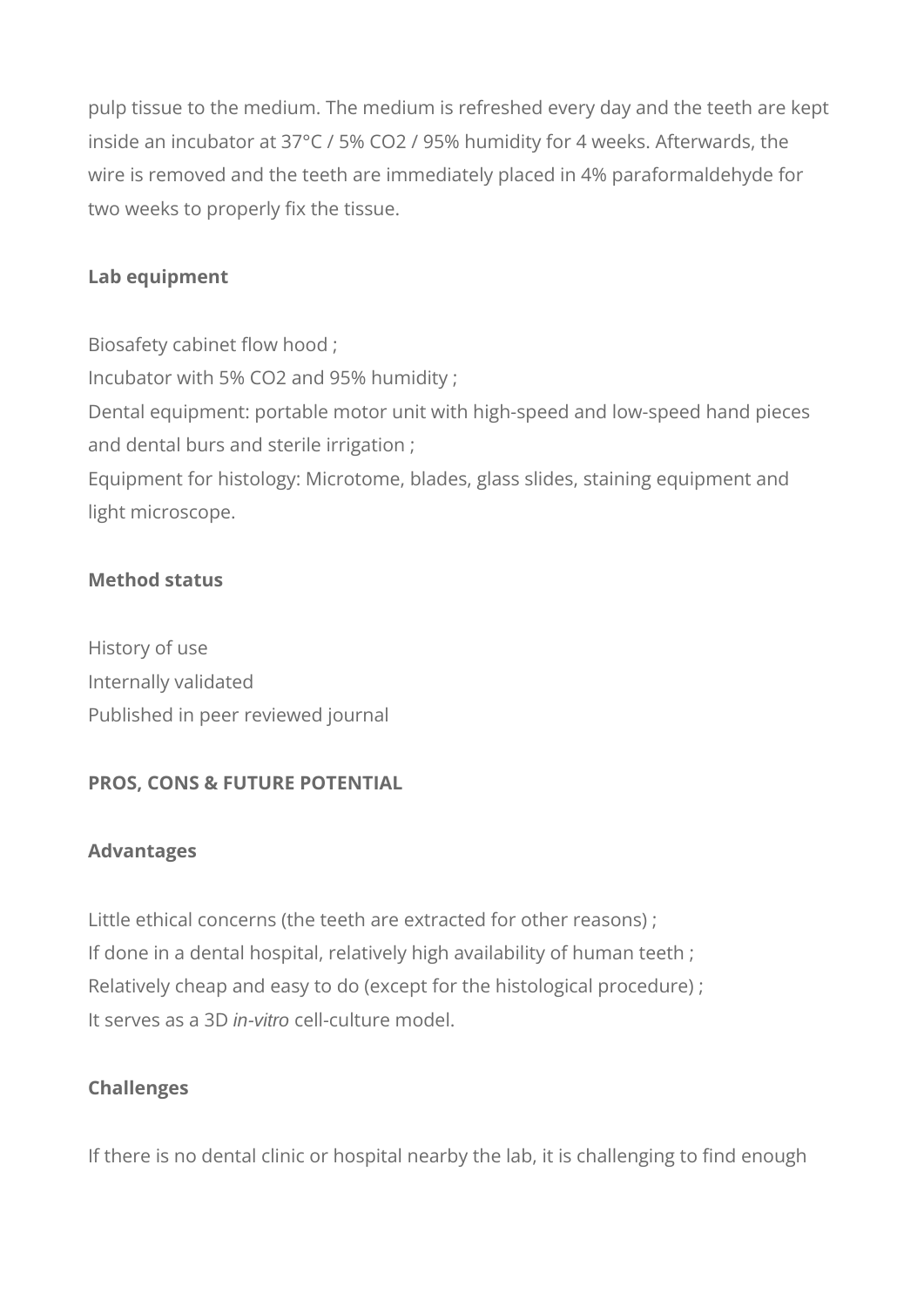teeth ;

The histological processing of teeth is relatively difficult to perform ; Some expertise is needed before obtaining high-quality images.

# **Modifications**

The method can be further optimized if a kind of blood-pomp is attached to the model (instead of blood, using cell-culture medium to feed the cells).

# **REFERENCES, ASSOCIATED DOCUMENTS AND OTHER INFORMATION**

# **References**

Téclès, O., P. Laurent, S. Zygouritsas, A. S. Burger, J. Camps, J. Dejou, and I. About. "Activation of Human Dental Pulp Progenitor/Stem Cells in Response to Odontoblast Injury." Arch Oral Biol 50, no. 2 (2005): 103-8.

Tecles, O., P. Laurent, V. Aubut, and I. About. "Human Tooth Culture: A Study Model for Reparative Dentinogenesis and Direct Pulp Capping Materials Biocompatibility." J Biomed Mater Res B Appl Biomater 85, no. 1 (2008): 180-7.

Laurent, P., J. Camps, M. De Meo, J. Dejou, and I. About. "Induction of Specific Cell Responses to a Ca(3)Sio(5)-Based Posterior Restorative Material." Dent Mater 24, no. 11 (2008): 1486-94.

Laurent, P., J. Camps, and I. About. "Biodentine(Tm) Induces Tgf-Beta1 Release from Human Pulp Cells and Early Dental Pulp Mineralization." Int Endod J 45, no. 5 (2012): 439-48.

Li, X., M. S. Pedano, B. Camargo, E. Hauben, S. De Vleeschauwer, Z. Chen, J. De Munck, K. Vandamme, K. Van Landuyt, and B. Van Meerbeek. "Experimental Tricalcium Silicate Cement Induces Reparative Dentinogenesis." Dent Mater 34, no. 9 (2018): 1410-23.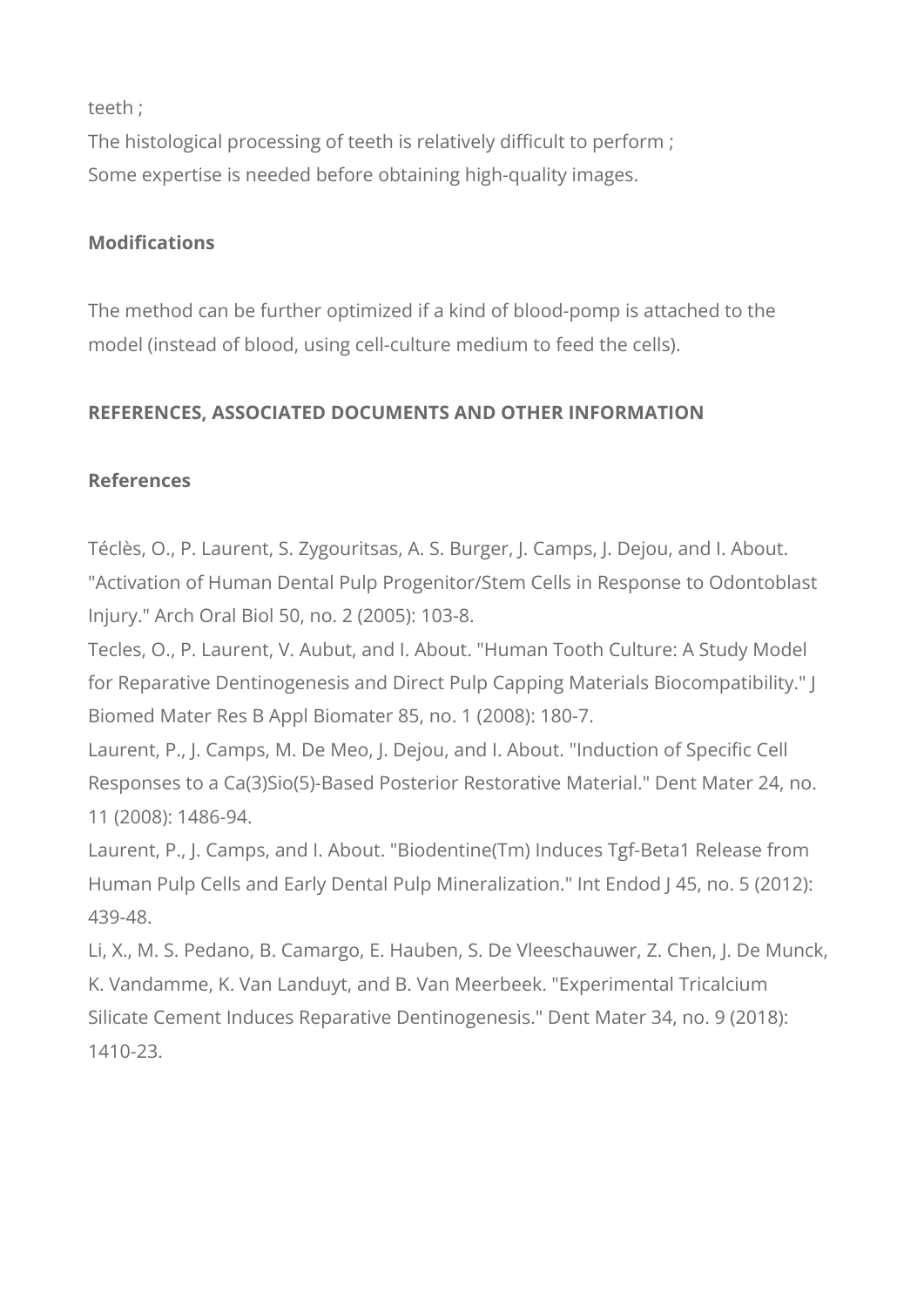Pedano, M. S., X. Li, C. Jeanneau, M. Ghosh, K. Yoshihara, K. B. Van Meerbeek. "Survival of Human Dental Pulp Cells after 4 Human Tooth Model." J Dent 86 (2019): 33-40. Pedano, M. S., X. Li, B. Camargo, E. Hauben, S. De Vleeschau Landuyt, Y. Yoshida, and B. Van Meerbeek. "Injectable Phosph Functionalized Calcium-Silicate Cement for Pulp-Tissue Engine Vivo Study." Dent Mater (2020).

Associated documents

[Pedano MS, Li X et al. Dent](https://www.re-place.be/sites/default/files/Pedano MS, Li X et al. Dent Mater 2020.pdf) Mater 2020.pdf [Survival of human dental pulp cells.](https://www.re-place.be/sites/default/files/Survival of human dental pulp cells...J of Dent 2019..pdf)..J of Dent 2019..pdf [Biodentine induces TGF-B1 release. Laurent P,](https://www.re-place.be/sites/default/files/Biodentine induces TGF-B1 release. Laurent P, About I, et al. IEJ 2012.pdf) About I, et al. [Human tooth culture and biocompatib pulp capping. Abo](https://www.re-place.be/sites/default/files/Human tooth culture and biocompatib pulp capping. About I, Tecles O et al.Journal of Biomed Materials Res part B 2007_.pdf)ut I, Te [Biomed Materials Res par](https://www.re-place.be/sites/default/files/Human tooth culture and biocompatib pulp capping. About I, Tecles O et al.Journal of Biomed Materials Res part B 2007_.pdf)t B 2007\_.pdf

Other remarks

This Human Tooth Culture model was developed and firstly pub Prof. Imad About (Aix-Marseille University) : Téclès, O., P. Laurent, S. Zygouritsas, A. S. Burger, J. Camps "Activation of Human Dental Pulp Progenitor/Stem Cells in Res Injury." Arch Oral Biol 50, no. 2 (2005): 103-8.

PARTNERS AND COLLABORATIONS

Organisation Name of the organ Ksaattholieke Universiteit Leuven (KUL) Departme@tal Health Sciences Specific Research Group Bd O **Sand** Tuice CountrByelgium